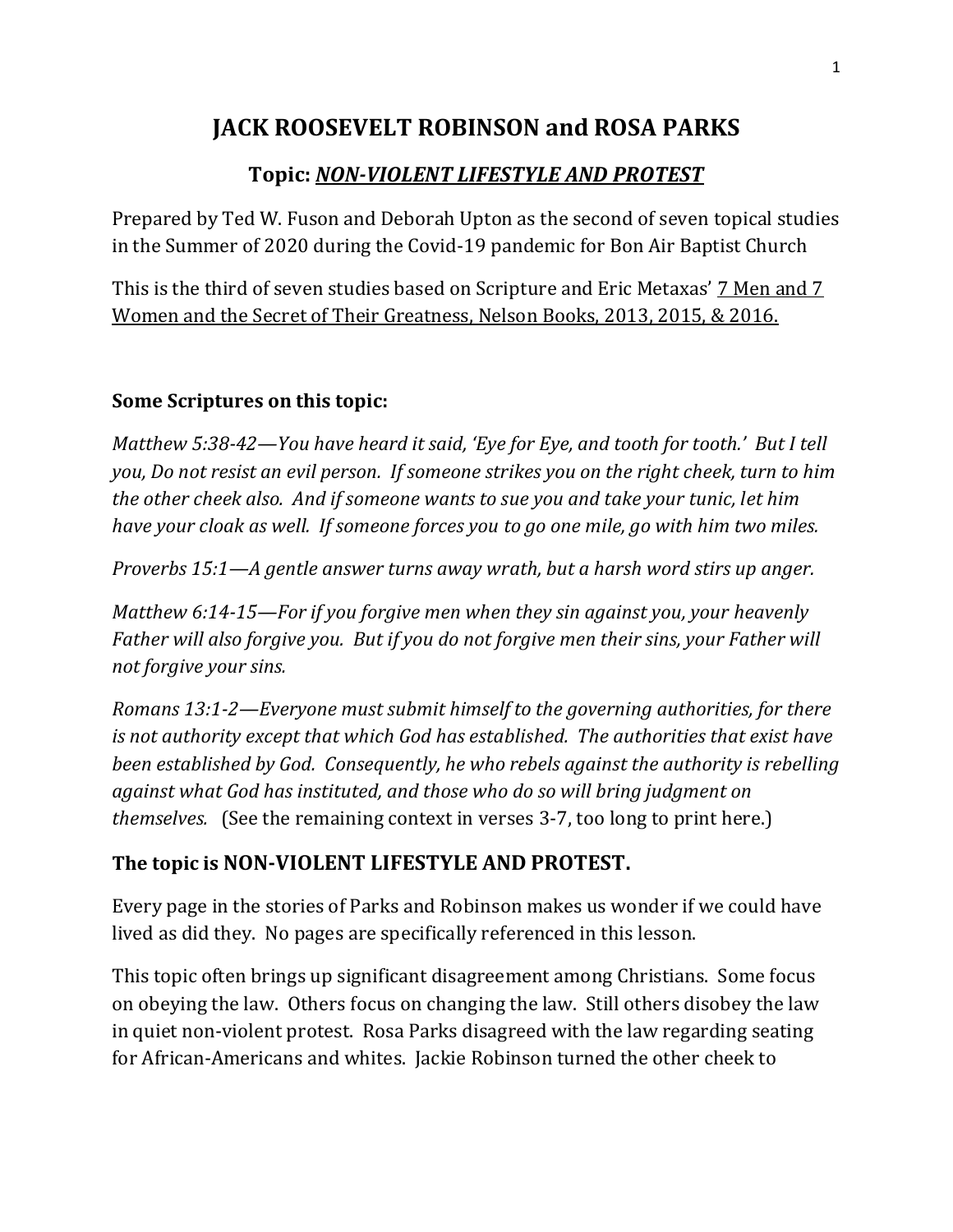horrible vocal and cultural abuse to African-Americans playing in the Baseball Major Leagues. They both were brave and committed to a Christian lifestyle.

Rosa Parks participated in the bus boycott and in several protest marches. Jackie Robinson turned the other cheek to avoid stirring up anger.

Martin Luther King, Jr. and others urged Rosa Parks to continue her leadership by giving speeches and calling attention to racial prejudice in the land of the free and the home of the brave. King and Parks were highly committed to Christ.

Branch Rickey asked Jackie Robinson to turn the other cheek as he faced racial prejudice on the ballfield, among the fans, and in society. Rickey and Robinson were both committed Christians and believed they were doing God's work.

Great legal progress has been made in establishing the culture that "all men are created equal and are endowed and endowed with their creator with certain inalienable rights…." Yet, we all can recognize the cultural barriers between races and economics in our society. Is it any wonder that free people freely protest?

Hopefully, you have read the biographies. These questions come out of that information.

#### Here are some discussion questions:

- 1. What role did Parks' childhood and family influence play in Rosa Parks' adult life and activities for racial equality? How could she withstand societal pressure to just go along with white prejudice? What role did Robinson's childhood and influence play in Jackie Robinson's life and activity leading him to be the first black player in major league baseball? How did he overcome his early tendency to react swiftly?
- 2. Describe how the Bible and prayer influenced both of these leaders.
- 3. How do the Bible and prayer affect the Bon Air Baptist Church Jesus Family, corporately or individually?
- 4. Why did these two leaders become great? How did Parks' faith lead her to oppose racial inequality when many laws prohibited freedom for her race? Why did Robinson's faith keep him turning the other cheek? What made them great?